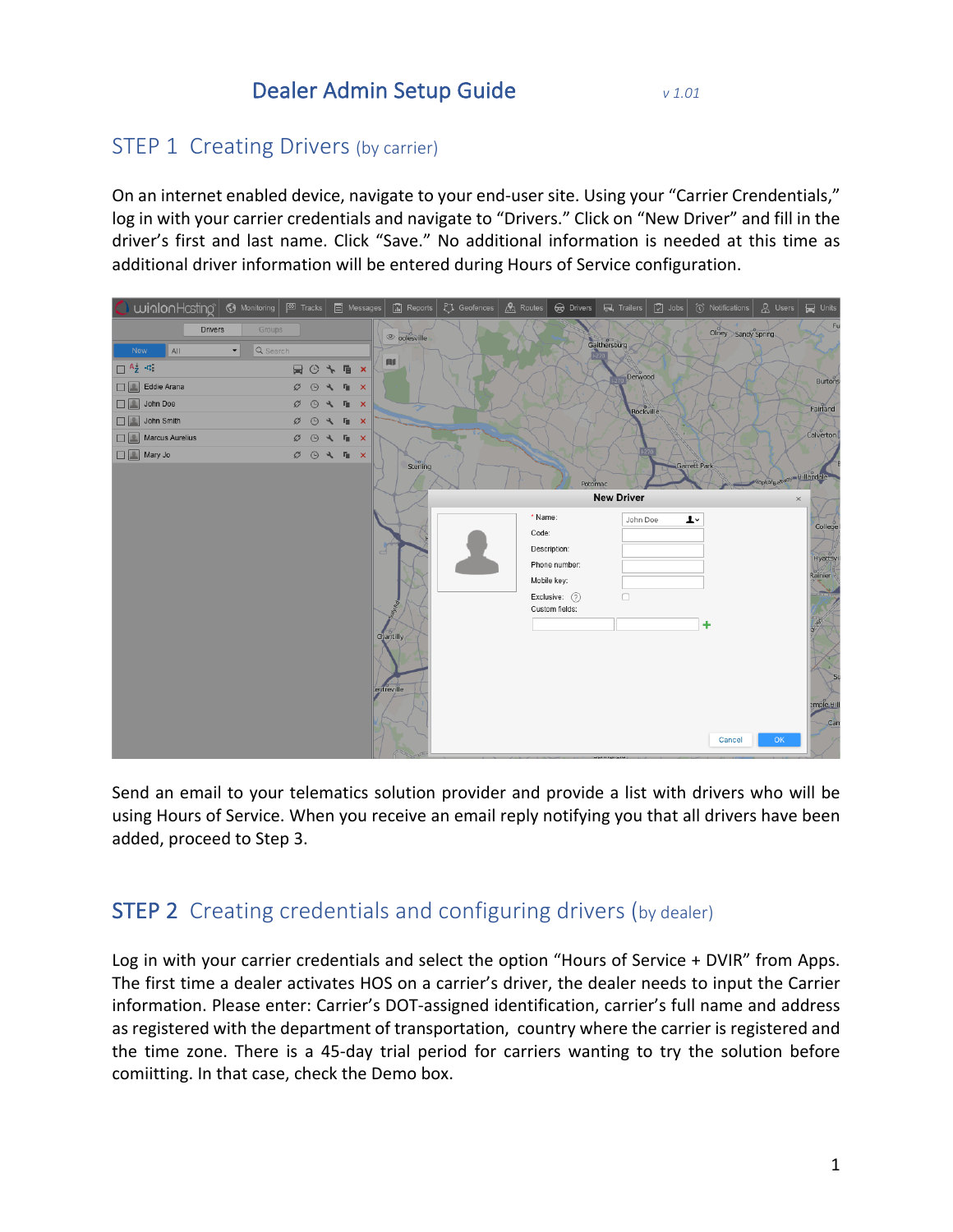The dealer is now ready to activate HOS on drivers. Do so by clicking on the "Drivers" link, then by clicking once on the checkbox under the Active column for the specific driver.

Assign a driver login and password (must be entered twice) to each driver. These Login Credentials will be used by the driver for both the Hours of Service and DVIR apps. Click on "View" to enter driver information.

Select the rule-set under which this specific driver will be working. The rule-set can be changed by the driver, on the app, at any time. There are three FMCSA provisions that can be activated for each driver: Personal Use, Yard Moves and Exemption. Yard moves are normally assigned to your mechanics and yard personnel who will need to log on to the ELD when working on the commercial motor vehicle inside the carrier's yard.

Select the ELD Operating mode: ELD or AOBRD. Once the operating mode is selected, the driver will not be able to change modes. Only the carrier administrator can change the operating mode. Caution! According to FMCSA regulations, once a carrier has adopted an ELD solution, they may **not go back to using an AOBRD.** 

Enter the driver's license number and state in which the license was issued. If the "DVIR WIFI Only" option is selected, DVIR images will only be uploaded to the service when the driver's mobile device is connected to a WiFi Network. Use this option if you wish to reduce the driver's mobile data usage for the Bluetooth connected cellular device. Click on "Save."

| <b>Driver Configuration</b><br>$\mathbf{x}$ |                          |      |  |  |  |  |  |  |  |  |
|---------------------------------------------|--------------------------|------|--|--|--|--|--|--|--|--|
| Name:                                       | John                     |      |  |  |  |  |  |  |  |  |
| Last Name:                                  | Doe                      |      |  |  |  |  |  |  |  |  |
| UserName:                                   | JD16FL000                |      |  |  |  |  |  |  |  |  |
| Password:                                   | ******                   |      |  |  |  |  |  |  |  |  |
| Confirmation:                               | ******                   |      |  |  |  |  |  |  |  |  |
| Rule:                                       | 60 Hours / 7 Days        | ¢    |  |  |  |  |  |  |  |  |
| Active:                                     | $\checkmark$             |      |  |  |  |  |  |  |  |  |
| Personal Use:                               |                          |      |  |  |  |  |  |  |  |  |
| Yard Move:                                  |                          |      |  |  |  |  |  |  |  |  |
| Exemption:                                  |                          |      |  |  |  |  |  |  |  |  |
| ELD Operating Mode:                         | $\Diamond$<br>ELD        |      |  |  |  |  |  |  |  |  |
| License State:                              | $ \diamond\rangle$<br>FL |      |  |  |  |  |  |  |  |  |
| License Number:                             | P500101854490            |      |  |  |  |  |  |  |  |  |
| DVIR WiFi only:                             | $\overline{\mathcal{L}}$ |      |  |  |  |  |  |  |  |  |
| Unlock                                      |                          | Save |  |  |  |  |  |  |  |  |

At this point, the driver is ready to download the apps and start using the Hours of Service and DVIR apps.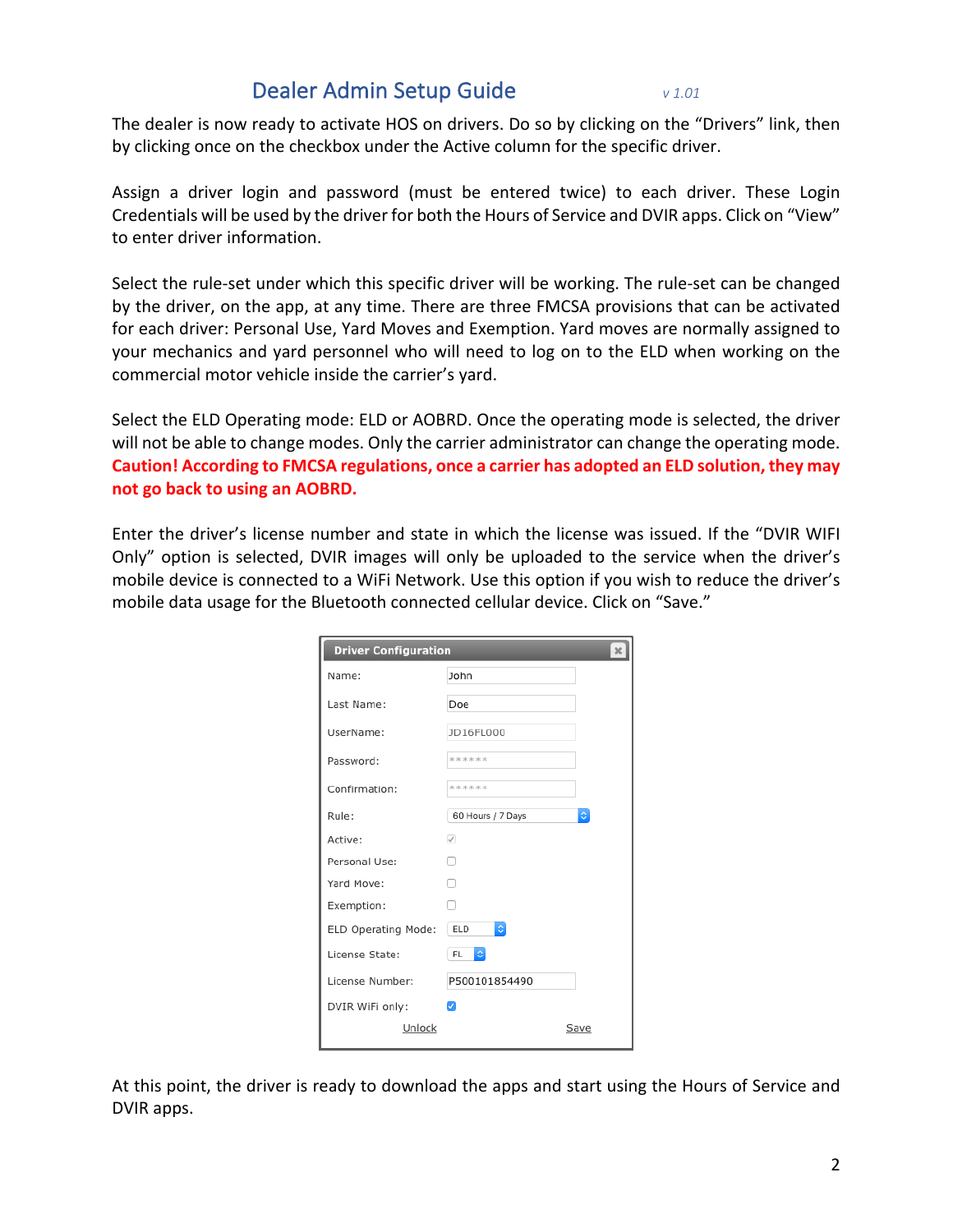#### STEP 3 Searching and installing the apps

To download and install the apps:

ANDROID – Open Google Play Store from your mobile device. Search for ApolloELD and ApolloDVIR. Install both apps. Note: For the Hours of Service app to be found and installed, the driver's mobile device must be running an Andoird OS version 4.3 or later.

iOS – Open Apple Store, search for for ApolloELD and ApolloDVIR. Install both apps.

#### STEP 4 Configuring the ECM-Link device before driver operation

Before the driver can start using the Hours of Service app, it's recommended that carrier's administrator (also called "support personnel" by the FMCSA) install and configure the app with the ECM-Link device.

Support personnel should plug the ECM-LINK device to the J1708 or J1939 (type 1 or 2) J-Bus connector on the commercial motor vehicle. At the present time, the following devices are certified to work with the ELD:

- Assured Tracking's ECM-Link Bluetooth device
- A-Track's AX9
- Sierra Wireless GNX6
- CalAmp LMU-42xx family
- **ERM Telematics Starlink**

#### **IMPORTANT NOTE: Please, contact Assured Tracking for correct device firmware and** *configuration parameters.*

When the ECM-Link is installed, support personnel must complete the initial configuration and diagnostic processes. Before running a diagnostic, the support personnel will pair the smartphone or tablet with the ECM-Link device and will make sure the ECM-Link is ready for driver operation. In order for the ECM-Link to be compliant, several parameters must be acquired from the vehicle's Engine Control Module (ECM) and other internal systems must be verified.

After logging in (using the last 4 digits of the user ID as password), the support personnel must pair the mobile device to a Bluetooth device providing engine data. **Bluetooth pairing is manged by the app and not the "Settings" function of your smartphone or tablet.** Tap on "Scan Devices" and select the appropriate ECM-Link device. Tap on "Continue." At this point, the mobile app will begin collecting the necessary engine data. Support personnel can only release the ECM-Link for driver use after all diagnostics have been successfully completed.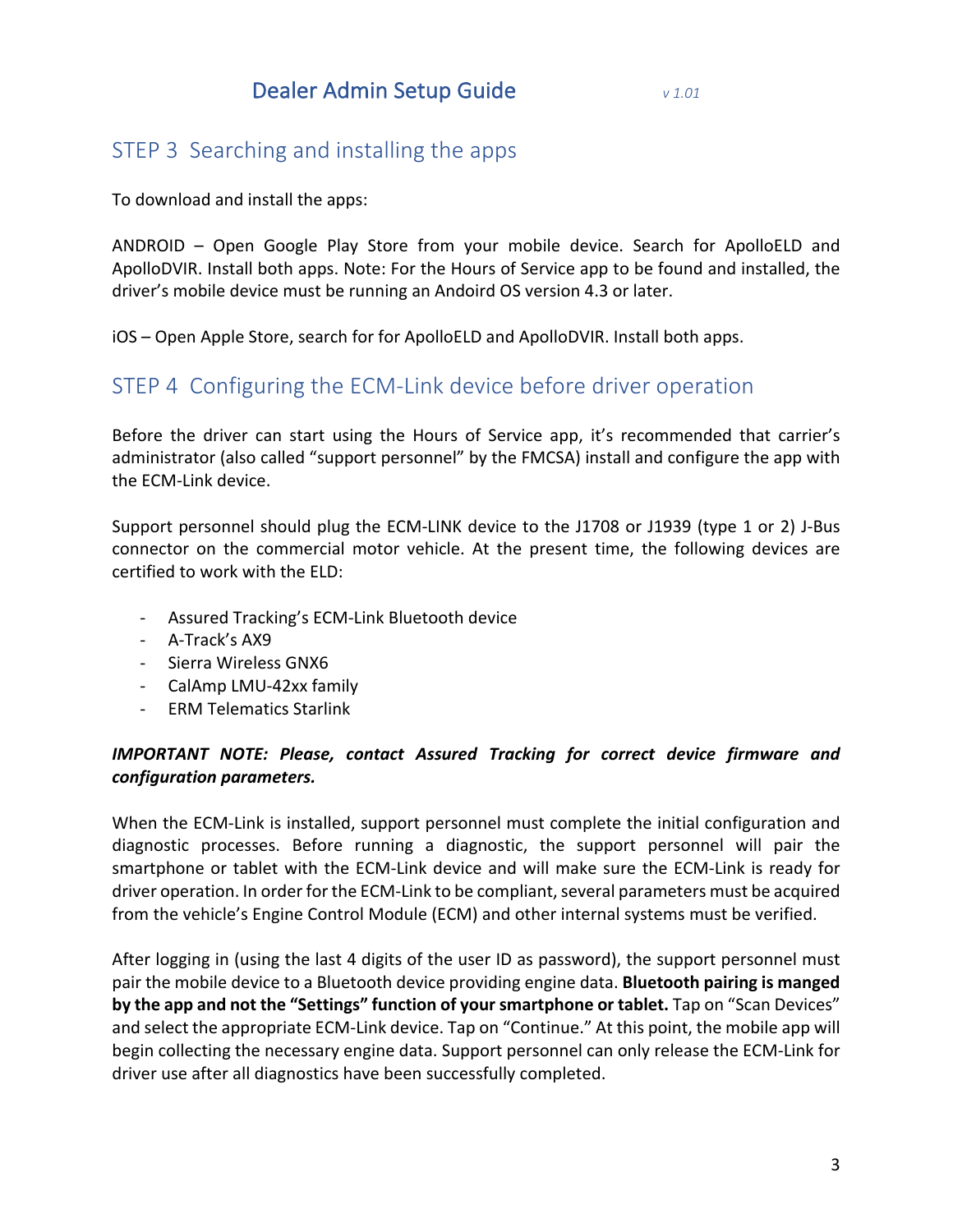| <b>* 膏 92%■7:36 PM</b><br>$\bullet$   |
|---------------------------------------|
| <b>HOS</b> Diagnostic<br>E            |
| <b>Location Availability: Passed</b>  |
| Storage Space: Passed                 |
| <b>Battery Level: Passed</b>          |
| <b>Bluetooth Connection: Passed</b>   |
| <b>Engine Data: Passed</b>            |
|                                       |
|                                       |
|                                       |
|                                       |
| The ELD is ready for driver operation |
|                                       |
|                                       |
|                                       |
|                                       |
|                                       |
|                                       |
|                                       |
|                                       |
|                                       |
| <b>Test</b>                           |
| Continue                              |

This process can also be completed at any time by a driver (to allow for Diagnostic/Malfunction clearance or for a change of vehicles by the driver).

The ECM-Link is now configured and ready for driver operation. The driver can now log in using their carrier assigned credentials and make use of the app using the in-cab driver user guide.

### STEP 5 Online Web Functionalities

**LOGBOOKS:** To see a specific driver logbook for a specific day, click on the "Logbook" tab, select your carrier name, a specific driver and date and then tap on "Execute." The header section contains information about the driver, your company and shipping number. To propose a log edit, click on the pencil icon.

You can download a PDF (and print) logbooks for multiple days by clicking on the "Export PDF" link and select a date range.

Carriers can propose record changes by clicking the small-pencil icon to the right of the log description line. Make the change and save. The proposed changed will be shown to the driver during the login and logout process. It is the driver's responsibility to assume or reject carrier's proposed log edits.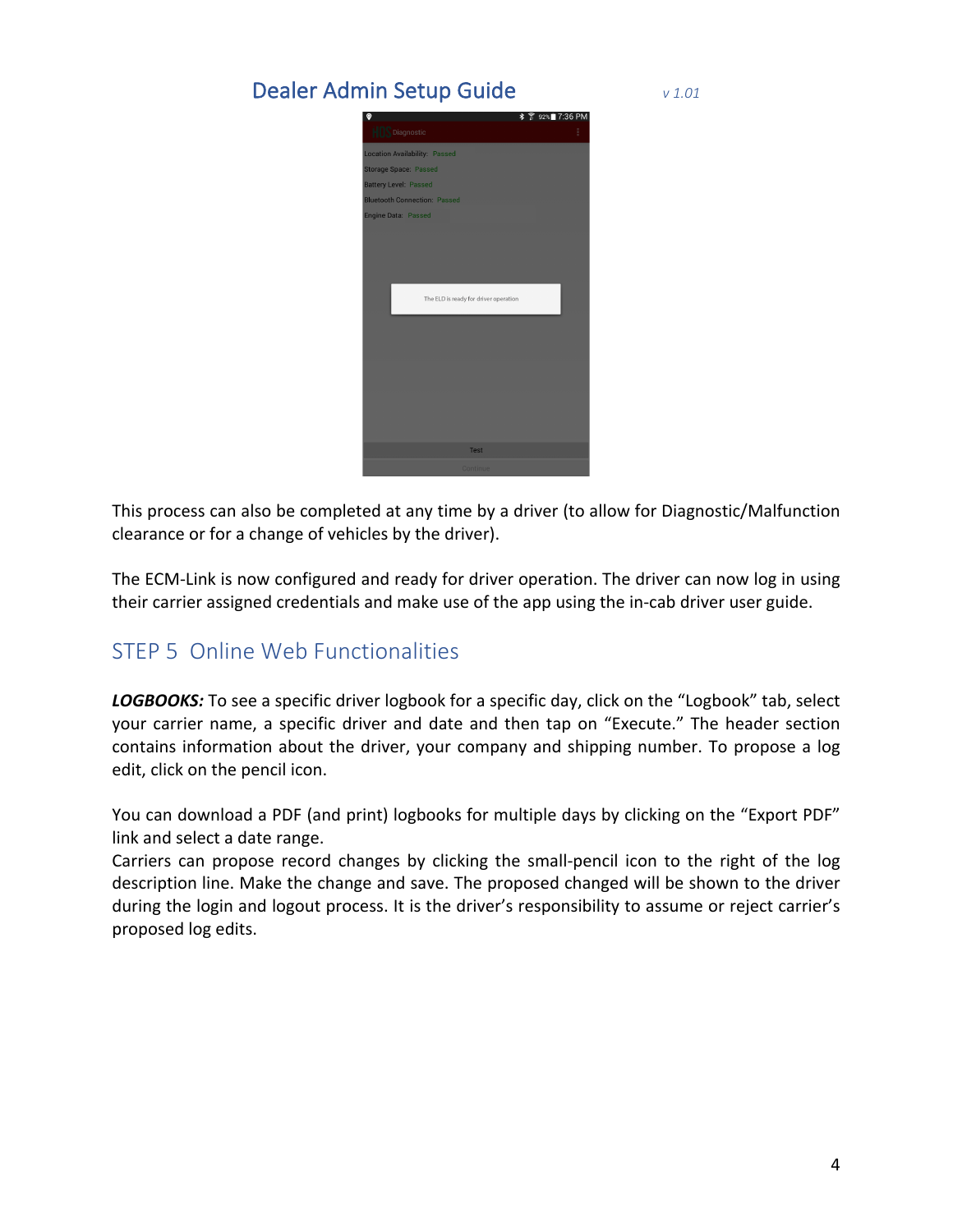| John (JD16FL000)<br><b>CTIA Trucking</b><br>$\mathbf v$ |                           |                                            |   |                |             | $\forall$<br><b>Active</b> |                          |                |   |       | Previous 06/05/2017 |                       |               |                                                               |    |                        | $\frac{1}{17}$<br><b>Next</b> |    |    |  |    |    |                 |    |                   |                  |           |  |      |    |    |                 |
|---------------------------------------------------------|---------------------------|--------------------------------------------|---|----------------|-------------|----------------------------|--------------------------|----------------|---|-------|---------------------|-----------------------|---------------|---------------------------------------------------------------|----|------------------------|-------------------------------|----|----|--|----|----|-----------------|----|-------------------|------------------|-----------|--|------|----|----|-----------------|
|                                                         | <b>Execute Export PDF</b> |                                            |   |                |             |                            |                          |                |   |       |                     |                       |               |                                                               |    |                        |                               |    |    |  |    |    |                 |    |                   |                  |           |  |      |    |    |                 |
|                                                         |                           |                                            |   |                |             |                            |                          |                |   |       |                     |                       |               |                                                               |    |                        |                               |    |    |  |    |    |                 |    |                   |                  |           |  |      |    |    |                 |
|                                                         |                           | <b>DRIVER'S DAILY LOG</b>                  |   |                |             |                            |                          |                |   |       |                     |                       |               |                                                               |    |                        |                               |    |    |  |    |    |                 |    |                   |                  |           |  |      |    |    |                 |
| 06/05/2017                                              |                           |                                            |   |                | $\mathbf 0$ |                            |                          |                |   |       |                     |                       |               | 1245                                                          |    |                        |                               |    |    |  |    |    |                 |    |                   |                  | JD16FL000 |  |      |    |    |                 |
| <b>DATE</b>                                             |                           |                                            |   |                |             |                            | <b>DRIVER MILES</b>      |                |   |       |                     |                       |               |                                                               |    | <b>VEHICLE NUMBERS</b> |                               |    |    |  |    |    |                 |    |                   | <b>DRIVER ID</b> |           |  |      |    |    |                 |
|                                                         | <b>CTIA Trucking</b>      |                                            |   |                |             |                            |                          |                |   |       |                     |                       |               |                                                               |    |                        |                               |    |    |  |    |    |                 |    |                   |                  |           |  |      |    |    |                 |
| <b>COMPANY</b>                                          |                           |                                            |   |                |             |                            |                          |                |   |       |                     | <b>CO-DRIVER NAME</b> |               |                                                               |    |                        |                               |    |    |  |    |    |                 |    |                   |                  |           |  |      |    |    |                 |
|                                                         |                           | 8100 West Flagler St Miami FL              |   |                |             |                            |                          |                |   | 75509 |                     |                       |               |                                                               |    |                        |                               |    |    |  |    |    |                 |    |                   |                  |           |  |      |    |    |                 |
| <b>MAIN ADDRESS</b>                                     |                           |                                            |   |                |             |                            |                          |                |   |       |                     |                       |               | SHIPPING DOCUMENT NUMBER(S), OR NAME OF SHIPPER AND COMMODITY |    |                        |                               |    |    |  |    |    |                 |    |                   |                  |           |  |      |    |    |                 |
|                                                         |                           |                                            |   |                |             |                            |                          |                |   |       |                     |                       |               |                                                               |    |                        |                               |    |    |  |    |    |                 |    |                   |                  |           |  |      |    |    |                 |
|                                                         | MID-                      |                                            |   |                |             |                            |                          |                |   |       |                     |                       |               |                                                               |    |                        |                               |    |    |  |    |    |                 |    |                   |                  |           |  |      |    |    |                 |
|                                                         | -1<br><b>NIGHT</b>        | $\overline{\mathbf{2}}$                    | 3 | 4              | 5           | 6                          |                          | 7              | 8 |       | 9                   | 10                    |               |                                                               |    | - 1                    | $\overline{\mathbf{2}}$       | 3  | 4  |  | 5  | 6  |                 | 7  |                   | 8                | 9         |  | 1011 |    |    | <b>TOTALS</b>   |
|                                                         |                           |                                            |   |                |             |                            |                          |                |   |       |                     |                       |               | <b>11 NOON</b>                                                |    |                        |                               |    |    |  |    |    |                 |    |                   |                  |           |  |      |    |    |                 |
| Off Duty                                                |                           |                                            |   |                |             |                            |                          |                |   |       |                     |                       |               |                                                               |    |                        |                               |    |    |  |    |    |                 |    |                   |                  |           |  |      |    |    |                 |
|                                                         |                           |                                            |   |                |             |                            |                          |                |   |       |                     |                       |               |                                                               |    |                        |                               |    |    |  |    |    |                 |    |                   |                  |           |  |      |    |    |                 |
| <b>Sleeper</b>                                          |                           |                                            |   |                |             |                            |                          |                |   |       |                     |                       |               |                                                               |    |                        |                               |    |    |  |    |    |                 |    |                   |                  |           |  |      |    |    |                 |
|                                                         |                           |                                            |   |                |             |                            |                          |                |   |       |                     |                       |               |                                                               |    |                        |                               |    |    |  |    |    |                 |    |                   |                  |           |  |      |    |    |                 |
| <b>Driving</b>                                          |                           |                                            |   |                |             |                            |                          |                |   |       |                     |                       |               |                                                               |    |                        |                               |    |    |  |    |    |                 |    |                   |                  |           |  |      |    |    | 12.02<br>1<br>9 |
| <b>On Duty</b>                                          |                           |                                            |   |                |             |                            |                          |                |   |       |                     |                       |               |                                                               |    |                        |                               |    |    |  |    |    |                 |    |                   |                  |           |  |      |    |    |                 |
|                                                         |                           |                                            |   |                |             |                            |                          |                |   |       |                     |                       |               |                                                               |    |                        |                               |    |    |  |    |    |                 |    |                   |                  |           |  |      |    |    |                 |
|                                                         | 0<br>$\overline{1}$       | $\overline{c}$                             | 3 | $\overline{4}$ | 5           | 6                          |                          | $\overline{7}$ | 8 |       | 9                   | 10                    | 11            |                                                               | 12 | 13                     | 14                            | 15 | 16 |  | 17 | 18 |                 | 19 |                   | 20               | 21        |  | 22   | 23 | 24 | 1.98            |
| Logs:                                                   |                           |                                            |   |                |             |                            |                          |                |   |       |                     |                       |               |                                                               |    |                        |                               |    |    |  |    |    |                 |    |                   |                  |           |  |      |    |    |                 |
|                                                         | <b>Time</b>               |                                            |   |                |             |                            | <b>Location</b>          |                |   |       |                     |                       |               | <b>Odometer</b>                                               |    |                        | <b>Status</b>                 |    |    |  |    |    |                 |    | <b>Annotation</b> |                  |           |  |      |    |    |                 |
|                                                         |                           | 06/05/2017 06:01 AM<br>06/05/2017 07:00 AM |   |                |             |                            | Miami, FL<br>Miami, FL   |                |   |       |                     |                       | $\Omega$<br>0 |                                                               |    |                        | ON<br>D                       |    |    |  |    |    | Pre-TI, Loading |    |                   |                  |           |  |      |    |    |                 |
|                                                         |                           | 06/05/2017 01:00 PM                        |   |                |             |                            | Orlando, FL              |                |   |       |                     |                       | 0             |                                                               |    |                        | ON                            |    |    |  |    |    |                 |    | Loading           |                  |           |  |      |    |    |                 |
|                                                         |                           | 06/05/2017 02:00 PM                        |   |                |             |                            | Orlando, FL              |                |   |       |                     |                       | O             |                                                               |    |                        | <b>SB</b>                     |    |    |  |    |    |                 |    |                   |                  |           |  |      |    |    | ß               |
|                                                         |                           | 06/05/2017 03:00 PM<br>06/05/2017 06:00 PM |   |                |             |                            | Orlando, FL<br>Tampa, FL |                |   |       |                     |                       | O<br>O        |                                                               |    |                        | D<br><b>OFF</b>               |    |    |  |    |    |                 |    |                   |                  |           |  |      |    |    | D               |

**Unidentified Logs:** If the vehicle moves and a driver hasn't logged on, all movements are recorded as unidentified logs. To see a list of unidentified logs go to the "Unidentified Logs" tab and "Execute" the report.

**Carrier-requested Log Edits:** The carrier can keep track of all log edits requested and their current status. If the driver has not addressed the log edit, the status will be listed as "Requested." If the driver has accepted the change it will show as "Assumed." If the change was rejected by the driver, the status will be "Rejected."

**Dashboard:** The color-coded dashboard shows all drivers' current status and the next possible violation. If any driver is within 2 hours from committing a violation, the driver's name will be highlighted in yellow. For potential violations within 1 hour, the driver's name will be highlighted in red.

| <b>Drivers</b> | Logbook              | <b>Unidentified Logs</b> | Carrier-Requested Log Edits  | Dashboard            | Violations | <b>DVIR</b>         | <b>IFTA</b> | <b>Billing Information</b> |                         |                                 |                      |                    |
|----------------|----------------------|--------------------------|------------------------------|----------------------|------------|---------------------|-------------|----------------------------|-------------------------|---------------------------------|----------------------|--------------------|
|                | <b>CTIA Trucking</b> |                          | All drivers                  | Execute              |            |                     |             |                            |                         |                                 |                      |                    |
| <b>Driver</b>  |                      |                          | <b>Ruleset</b>               | <b>Driving Hours</b> |            | <b>OnDuty Hours</b> |             | <b>Cycle OnDuty</b>        | ♦ Next 30 Minutes Break | <b>Current</b><br><b>Status</b> | <b>Last Position</b> | <b>Last Update</b> |
|                | John (JD16FL000)     |                          | Canada, 120 Hours/14<br>Days | 1.3/11.7             |            | 1.3/12.7            |             | 2.4/117.6                  |                         | OFF                             | m8frh                | Jun-13-2017 17:58  |
|                | John (JD16FL222)     |                          | 70 Hours/8 Days              | 0/13                 |            | 0.1/13.9            |             | 0.1/69.9                   | Jun-08-2017 10:14       | OFF                             | Miami, Florida       | Jun-08-2017 10:20  |
|                | Marcus (JD16FL111)   |                          | 60 Hours/7 Days              | 1/10                 |            | 1.1/12.9            |             | 1.1/58.9                   | Jun-09-2017 11:35       | OFF                             | Miami, Florida       | Jun-09-2017 12:38  |